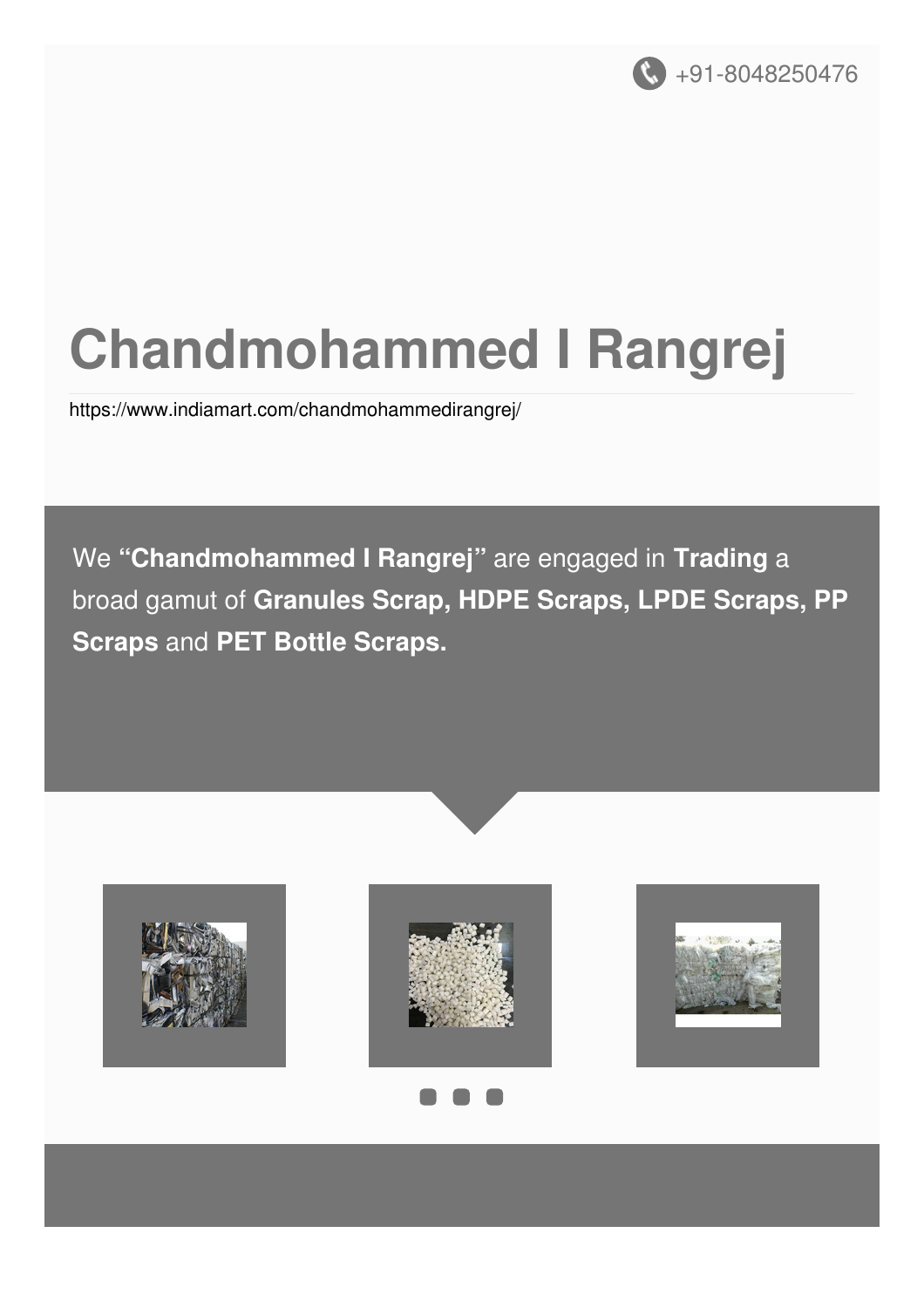### About Us

Established in the year **1998** at **Ahmedabad (Gujarat, India)**, we **"Chandmohammed I Rangrej"** are engaged in **Trading** a broad gamut of **Granules Scrap, HDPE Scraps, LPDE Scraps, PP Scraps** and **PET Bottle Scraps.** We are a **Sole Proprietorship** firm and we source products from the reliable market vendors, which can be availed from us at reasonable prices. Under the guidance of **"Mr. Chand Mohmmad Rangrej" (Proprietor),** who holds profound knowledge and experience in this domain, we have been able to aptly satisfy our clients.

#### **For more information, please visit**

<https://www.indiamart.com/chandmohammedirangrej/about-us.html>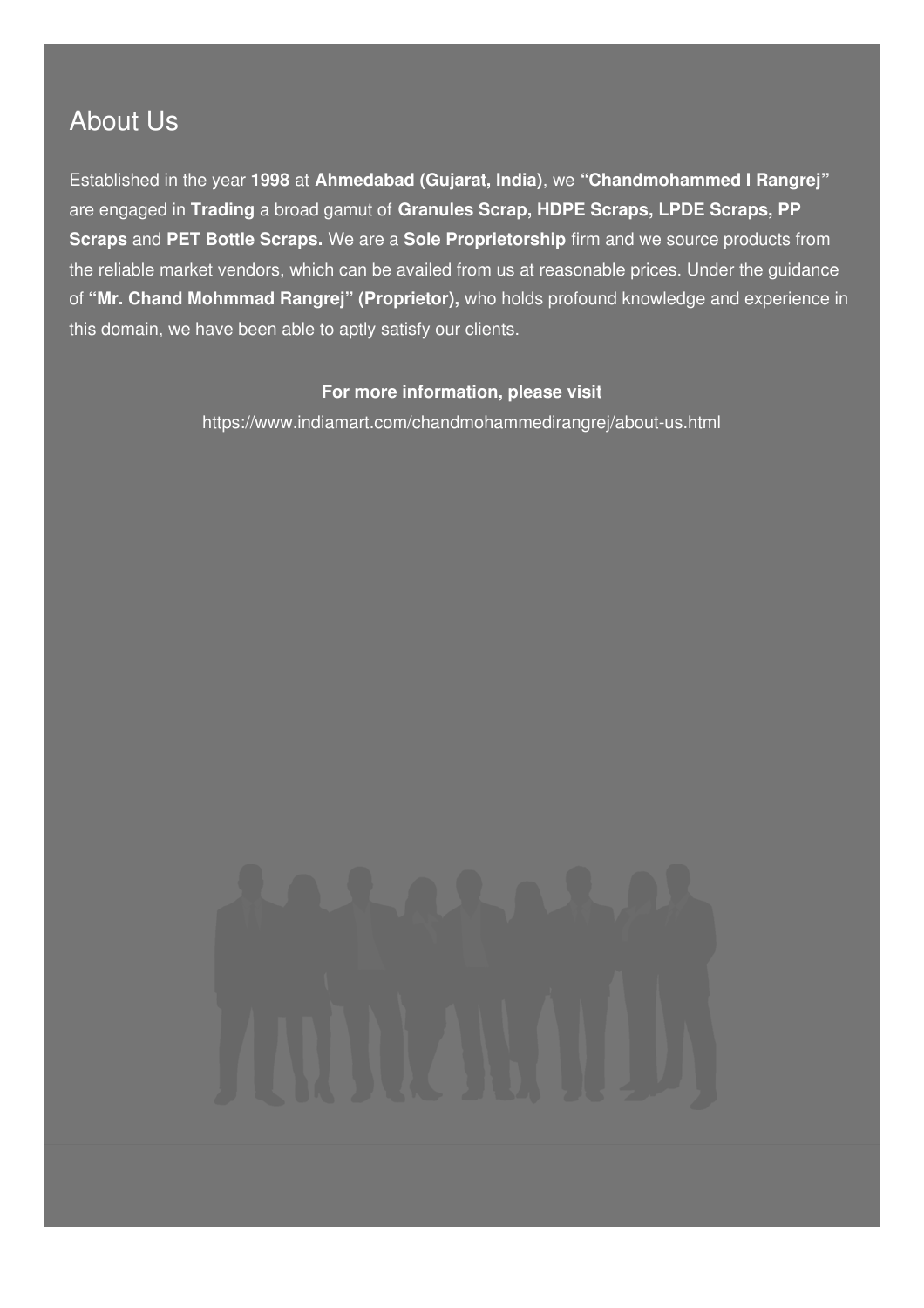#### **PP SCRAPS**



**Polypropylene Molding Scrap** 



Polypropylene Article Scrap



Polypropylene Jerry Can Scrap



Polypropylene Jumbo Bags Scrap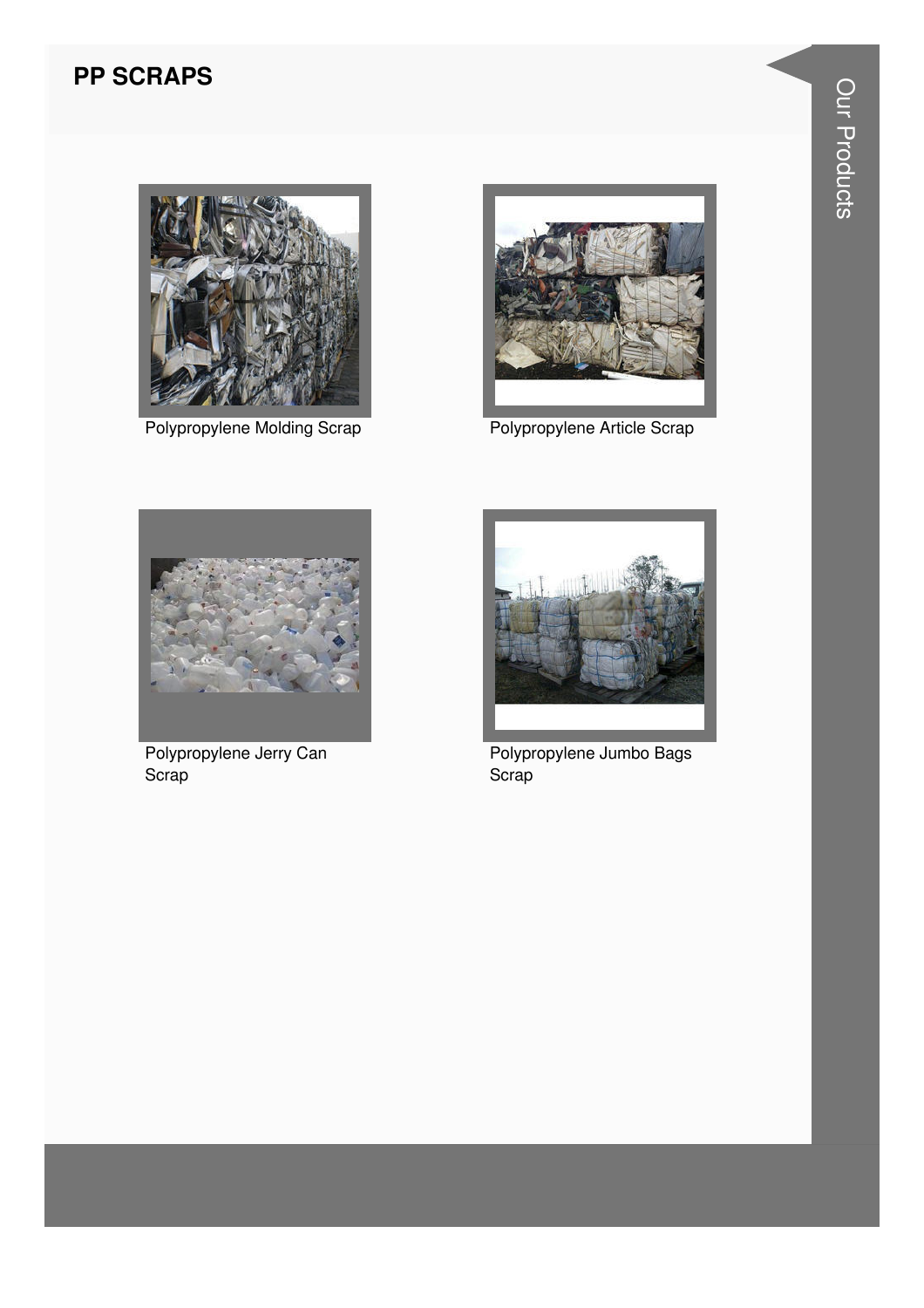#### **GRANULES SCRAP**



**PPCP Granules Scrap** 



**Colored PPCP Granules** Scrap



**LDPE Granules Scrap**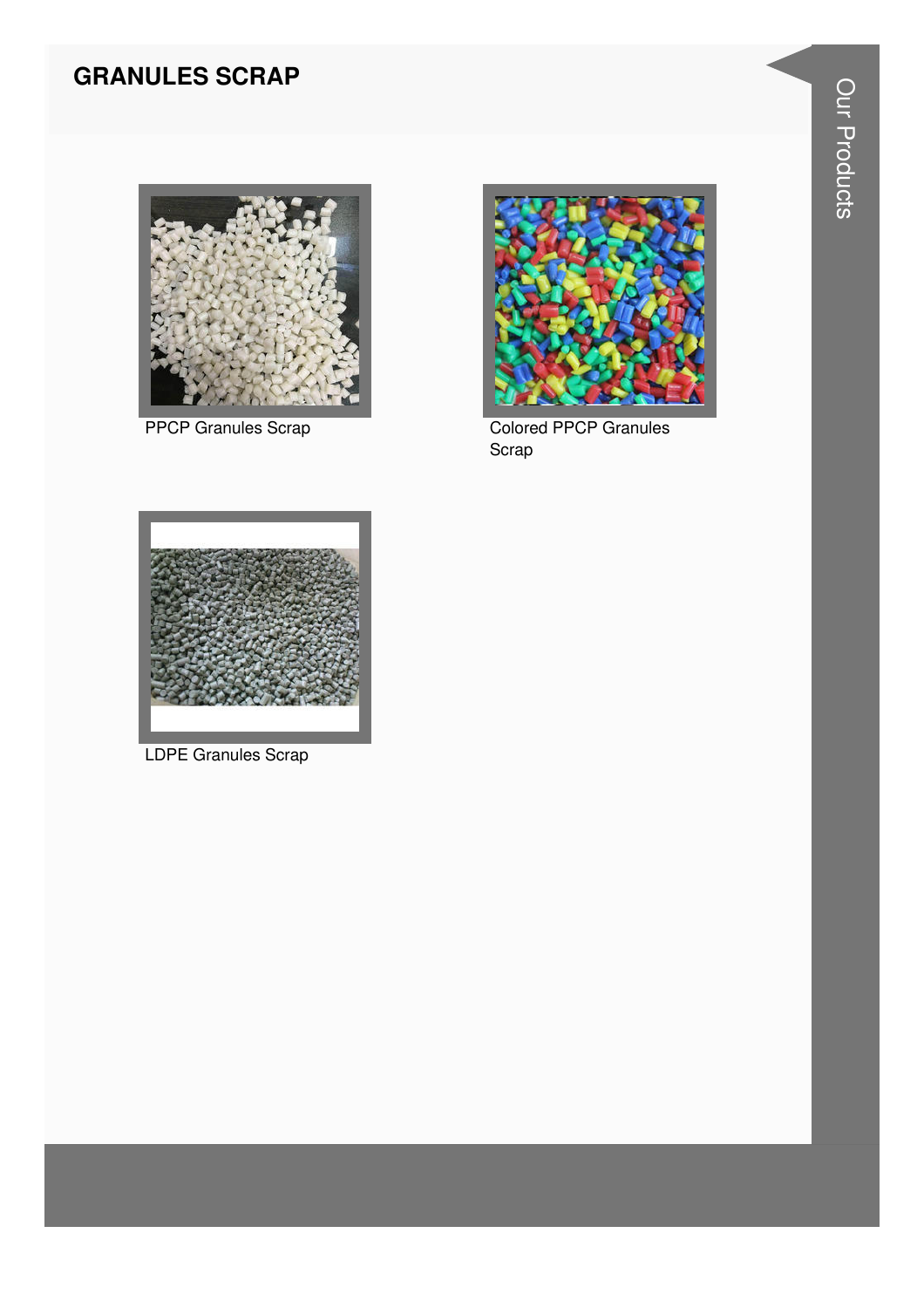#### **HDPE SCRAPS**



HDPE White Color Plastic Scrap



HDPE Monofilament Fishing Net Scrap



HDPE Raffia Bag Scrap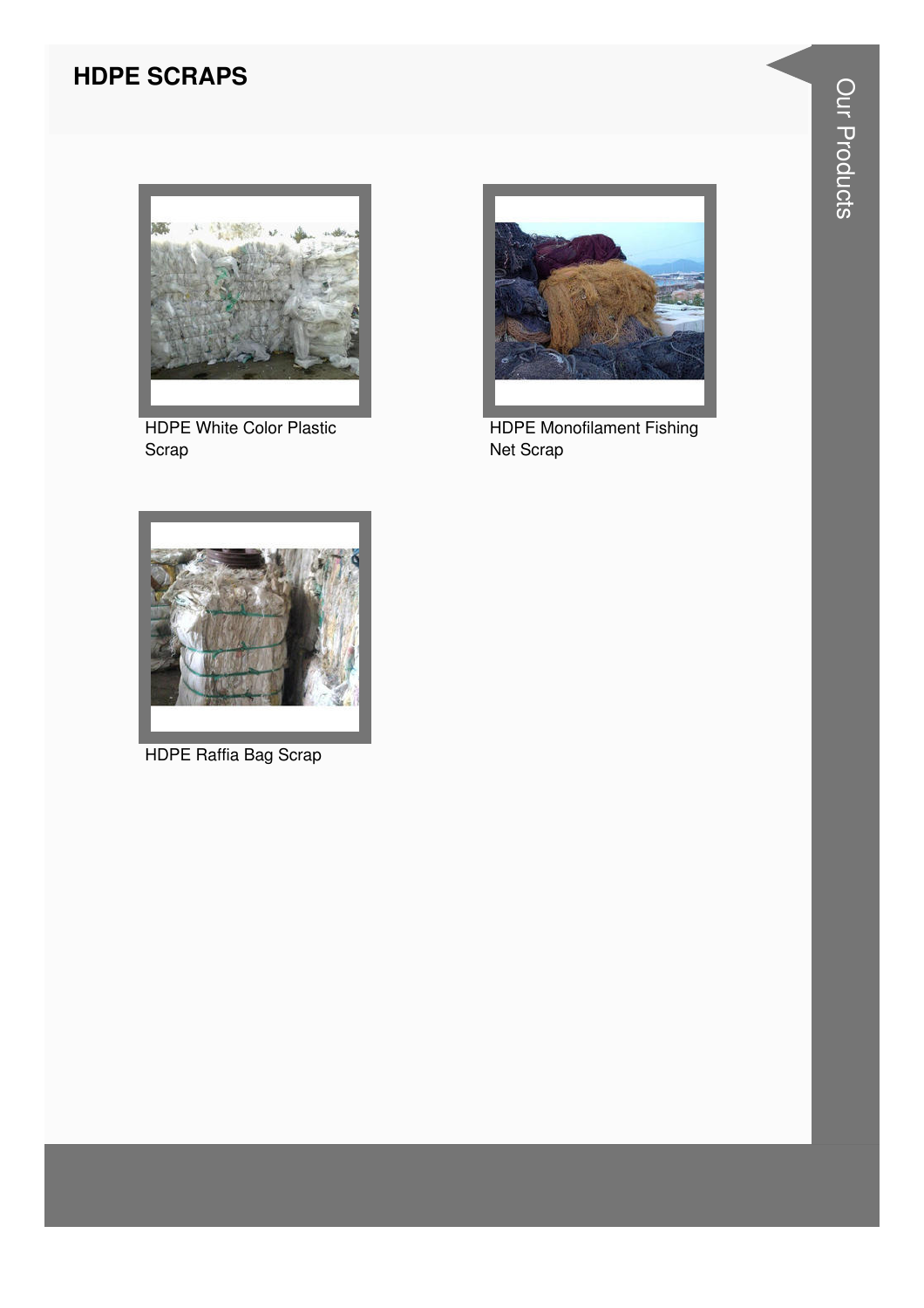#### **LPDE SCRAPS**



LDPE Milk Pouch Scrap **LET CONTACT CONTACT LET** 





LDPE Plastic Scrap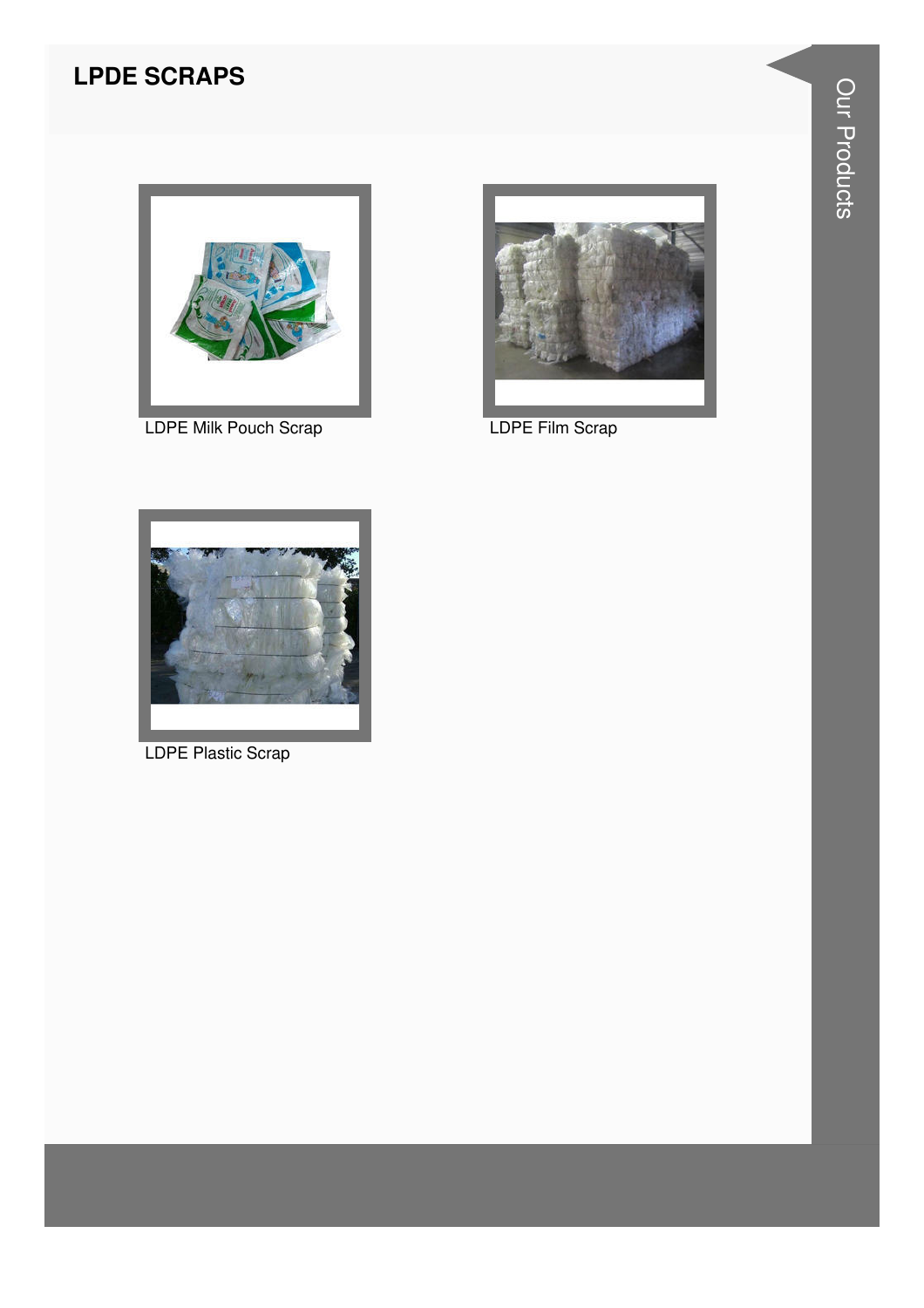## Factsheet

| Year of Establishment            | : 1998              |
|----------------------------------|---------------------|
| Nature of Business               | : Wholesale Trader  |
| <b>Total Number of Employees</b> | $: 11$ to 25 People |